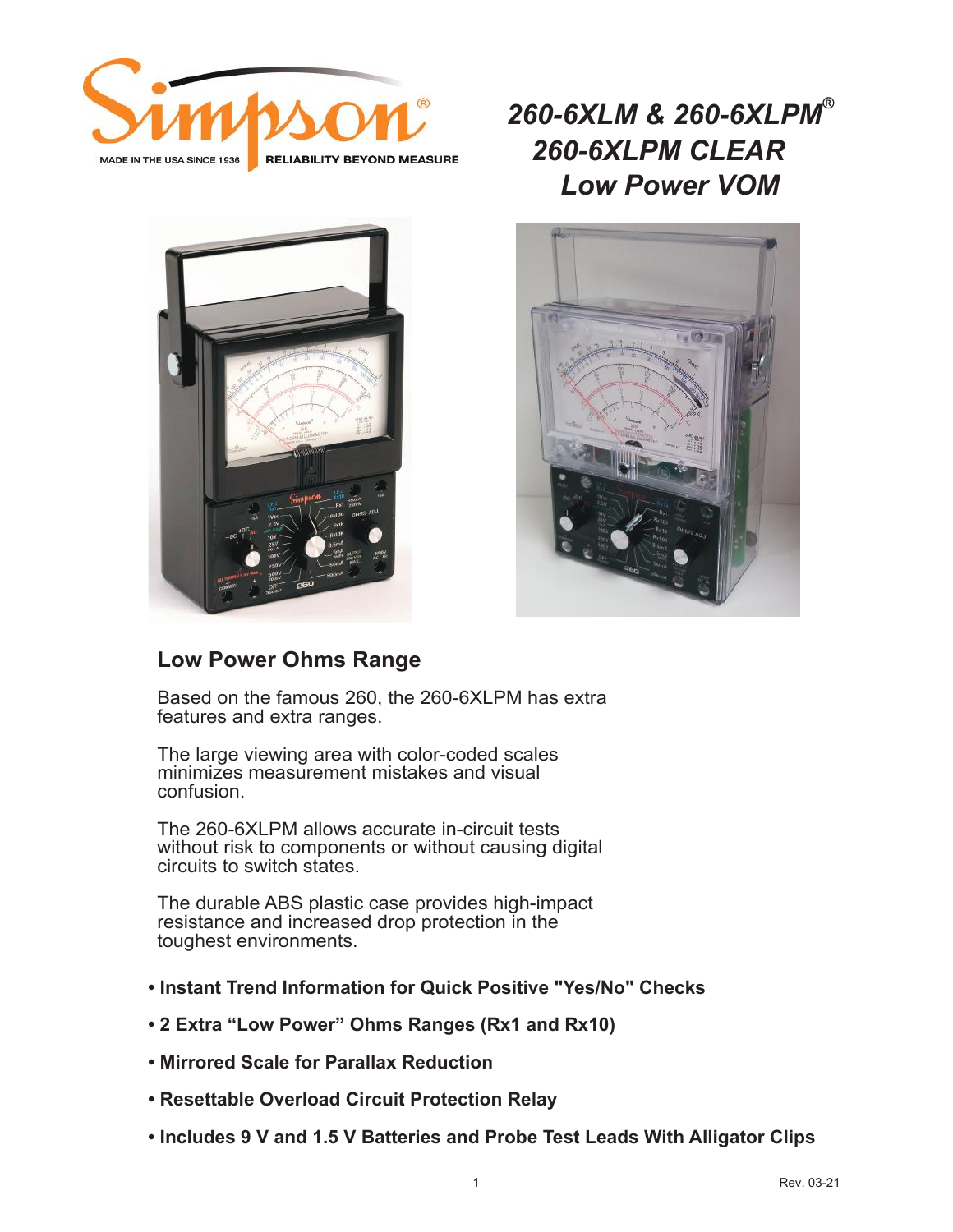

#### **Ordering Information VOM Catalog Number** 260-6XLM 12206 260-6XLPM 12211 Accessories **Catalog Number** Probe Leads w/Screw-on Alligator Clip | 00125 Probe Set, Replaceable Tip, Banana | 07538 Lead Set, Alligator, Banana **1988** (and Set, 207500 Clip Set, Alligator, Screw-On 100425 150-2 Amp Clamp Adapter, AC 150-2 Amp Clamp Adapter, AC Padded Polyester Case (Yellow) 100832 Padded Polyester Case (Black) 100834 Case, Molded Plastic **Access 120 and August** 45028 260-6XLPM CLEAR 12399

### **Specifications**

| DC Voltage                                         |                                  |                    |
|----------------------------------------------------|----------------------------------|--------------------|
| Ranges                                             | <b>Accuracy</b>                  | <b>Sensitivity</b> |
| 250mV, 1V, 2.5V, 10V, 25V, 100V, 250V, 500V, 1000V | 2% of full scale   20ΚΩ per volt |                    |

| <b>AC Voltage</b>                       |                  |                    |
|-----------------------------------------|------------------|--------------------|
| <b>Ranges</b>                           | <b>Accuracy</b>  | <b>Sensitivity</b> |
| 2.5V, 10V, 25V, 100V, 250V, 500V, 1000V | 3% of full scale | 5ΚΏ per volt       |

| <b>Decibel</b>   |                               |
|------------------|-------------------------------|
| <b>Ranges</b>    | $-20$ to $+49$ dB             |
| <b>Reference</b> | $0dB = 1mW$ into 600 $\Omega$ |

#### **AC Current**

Up to 250 AC amperes with AC Amp-Clamp Adapter Accessory 00541

| <b>DC Current</b>                 |                                                    |                                                                   |  |
|-----------------------------------|----------------------------------------------------|-------------------------------------------------------------------|--|
| <b>Ranges</b>                     | <b>Accuracy</b>                                    | <b>Voltage Drop: (Nominal)</b>                                    |  |
| 50uA, 0.5mA, 5mA, 50mA, 500mA, 5A | 1% of full scale 50µA<br>2% full scale, all others | 250mV on 50uA/ 0.5mA /5A;<br>252mV on 5mA/50mA;<br>400mV on 500mA |  |

# *260-6XLM & 260-6XLPM® Low Power VOM 260-6XLPM CLEAR*